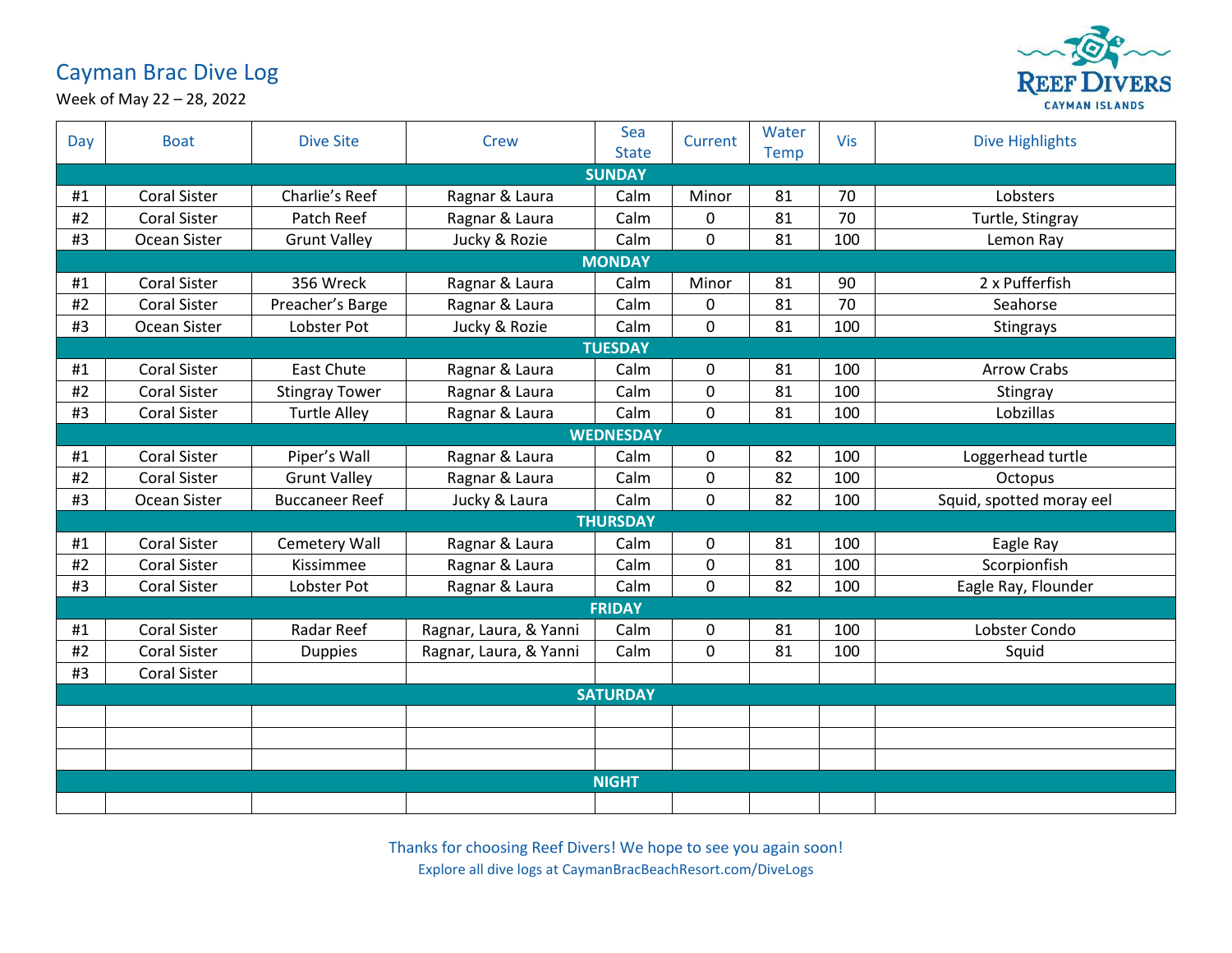## Cayman Brac Dive Log



Week of May 22 – 28, 2022

| Day             | <b>Boat</b>         | <b>Dive Site</b>    | <b>Crew</b>    | Sea<br><b>State</b> | Current     | Water<br><b>Temp</b> | Vis | <b>Dive Highlights</b>             |  |  |
|-----------------|---------------------|---------------------|----------------|---------------------|-------------|----------------------|-----|------------------------------------|--|--|
| <b>SUNDAY</b>   |                     |                     |                |                     |             |                      |     |                                    |  |  |
| #1              | Ocean Sister        | West Chute          | Jucky & Rozie  | Wavy                | Medium      | 82                   | 80  | Hawksbill & Loggerhead Turtle      |  |  |
| #2              | Ocean Sister        | Preacher's Barge    | Jucky & Rozie  | Wavy                | 0           | 82                   | 80  | Sailfin Blenny, Jawfish, Viper Eel |  |  |
| #3              | Ocean Sister        | <b>Grunt Valley</b> | Jucky & Rozie  | Wavy                | $\mathbf 0$ | 82                   | 80  | Lobzilla, Lemon Ray                |  |  |
|                 | <b>MONDAY</b>       |                     |                |                     |             |                      |     |                                    |  |  |
| #1              | Ocean Sister        | Piper's Wall        | Jucky & Rozie  | Calm                | 0           | 82                   | 100 | <b>Channel Clinging Crab</b>       |  |  |
| #2              | Ocean Sister        | Patch Reef          | Jucky & Rozie  | Calm                | $\mathbf 0$ | 82                   | 80  | <b>Mantis Shrimp</b>               |  |  |
| #3              | Ocean Sister        | Lobster Pot         | Jucky & Rozie  | Calm                | 0           | 82                   | 100 | Pipefish                           |  |  |
|                 | <b>TUESDAY</b>      |                     |                |                     |             |                      |     |                                    |  |  |
| #1              | Ocean Sister        | Middle Chute        | Jucky & Rozie  | Wavy                | 0           | 82                   | 100 | Turtle                             |  |  |
| #2              | Ocean Sister        | Kissimmee           | Jucky & Rozie  | Wavy                | 0           | 82                   | 80  | Eagle Rays, Turtle, Green Eel      |  |  |
| #3              | <b>Coral Sister</b> | <b>Turtle Alley</b> | Ragnar & Laura | Wavy                | $\mathbf 0$ | 82                   | 100 | Lobsters                           |  |  |
|                 |                     |                     |                | <b>WEDNESDAY</b>    |             |                      |     |                                    |  |  |
| #1              | Ocean Sister        | Cemetery Wall       | Jucky & Yannis | Wavy                | 0           | 82                   | 100 | Green turtle                       |  |  |
| #2              | Ocean Sister        | Preacher's Barge    | Jucky & Yannis | Calm                | $\mathbf 0$ | 82                   | 100 | Lobsters                           |  |  |
| #3              | Ocean Sister        | Buccaneer           | Jucky & Laura  | Calm                | 0           | 82                   | 100 | Squid, Tarpon                      |  |  |
|                 |                     |                     |                | <b>THURSDAY</b>     |             |                      |     |                                    |  |  |
| #1              | Ocean Sister        | 356                 | Jucky & Yannis | Calm                | 0           | 82                   | 100 | Loggerhead, Neck Crab              |  |  |
| #2              | Ocean Sister        | Charlie's Reef      | Jucky & Yannis | Calm                | 0           | 82                   | 100 | Spotted Drums, Lobsters            |  |  |
| #3              | Ocean Sister        |                     |                |                     |             |                      |     |                                    |  |  |
| <b>FRIDAY</b>   |                     |                     |                |                     |             |                      |     |                                    |  |  |
|                 |                     |                     |                |                     |             |                      |     |                                    |  |  |
|                 |                     |                     |                |                     |             |                      |     |                                    |  |  |
|                 |                     |                     |                |                     |             |                      |     |                                    |  |  |
| <b>SATURDAY</b> |                     |                     |                |                     |             |                      |     |                                    |  |  |
|                 |                     |                     |                |                     |             |                      |     |                                    |  |  |
|                 |                     |                     |                |                     |             |                      |     |                                    |  |  |
|                 |                     |                     |                |                     |             |                      |     |                                    |  |  |
|                 | <b>NIGHT</b>        |                     |                |                     |             |                      |     |                                    |  |  |
|                 |                     |                     |                |                     |             |                      |     |                                    |  |  |

Thanks for choosing Reef Divers! We hope to see you again soon! Explore all dive logs at CaymanBracBeachResort.com/DiveLogs